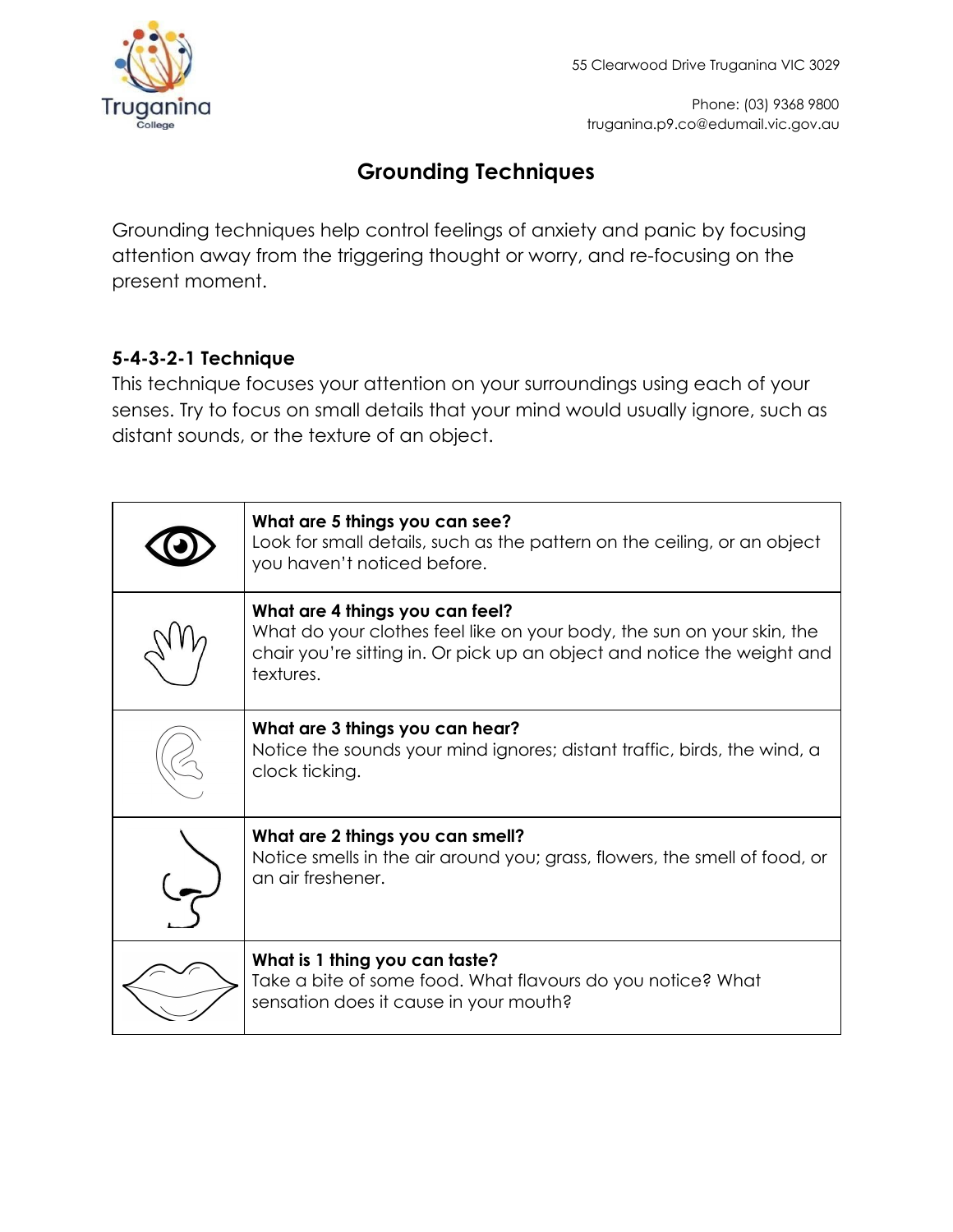

#### **Categories**

Choose at least 3 of the categories below, and name as many items as you can for each category. Spend a few minutes on each category.

| <b>Movies</b> | Countries | <b>Books</b>    | Cereals              |
|---------------|-----------|-----------------|----------------------|
| Sport Teams   | Colours   | Cars            | Fruit/Vegetables     |
| Animals       | Cities    | <b>TV Shows</b> | <b>Famous People</b> |

#### **Body Awareness**

This technique will bring you to the here and now by directing your focus to the sensations in your body.

- 1. Take 5 long deep breaths through your nose, and exhale through pursed lips.
- 2. Place both feet flat on the floor. Curls and uncurl your toes several times
- 3. Stomp your feet on the ground several times.
- 4. Clench your hands into fists, then release. Repeat 10 times.
- 5. Press your palms together. Press them harder and hold for 15 seconds before releasing.
- 6. Rub your palms together quickly. Notice when your palms begin to feel warm.
- 7. Reach your arms over your head as high as you can. Stretch like this for 5 seconds, and then rest your arms by your side.
- 8. Take 5 more long deep breaths through your nose, and exhale through pursed lips.